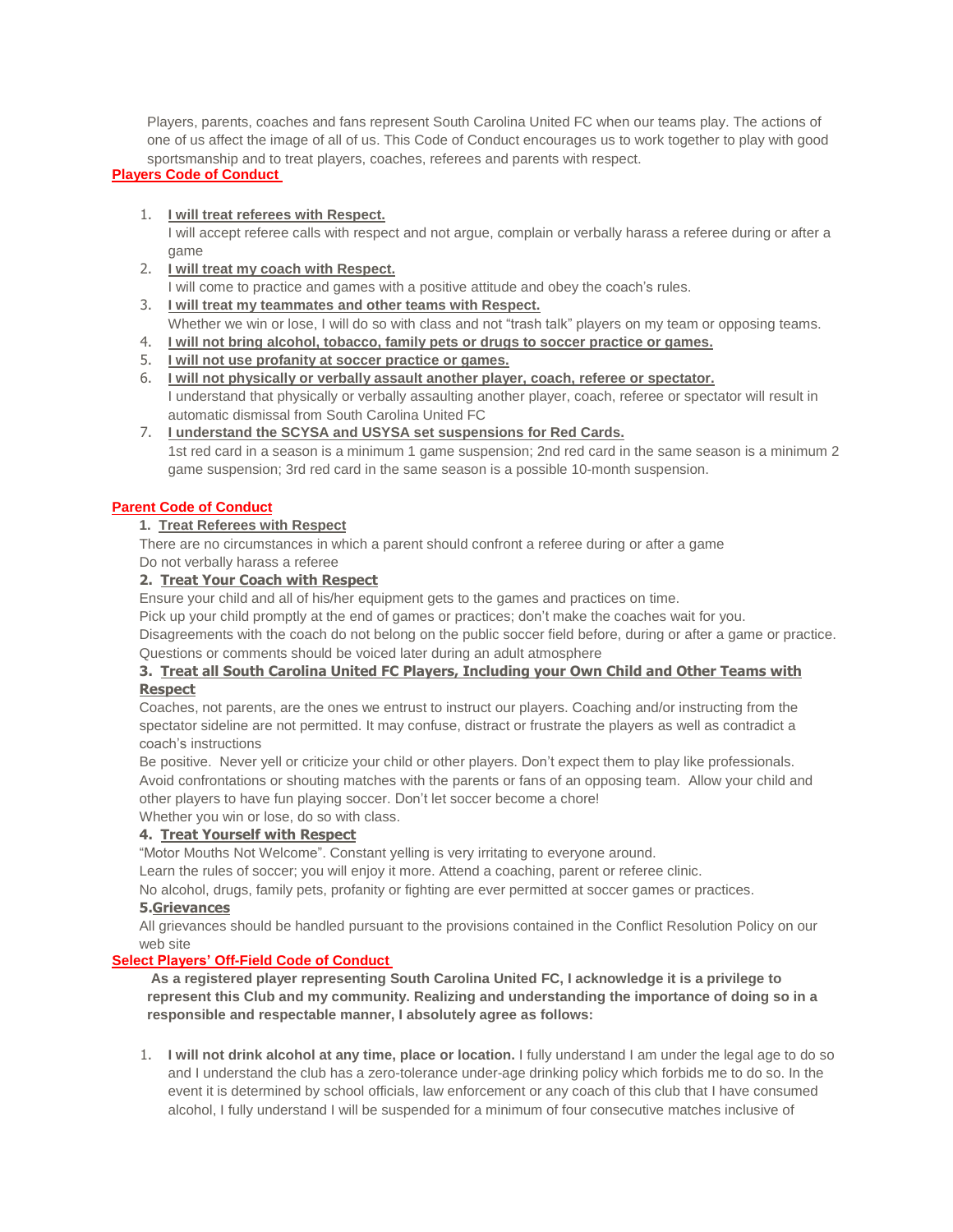training, practice and all club activities for a first offense, and one full season for a second offense. After each suspension, I shall be required to enroll in and commence participation in an alcohol abuse rehabilitation program before I am able to return to play soccer for South Carolina United FC.

- 2. I will not use marijuana nor any other illegal drug or controlled substances at any time, place or **location.** I fully understand the use of non-prescription drugs and controlled substances are against the law. I understand the club has a zero-tolerance drug policy which forbids me to do so. In the event it is determined by school officials, law enforcement or any coach of this club that I have taken illegal drugs or controlled substances, I fully understand I will be suspended for a minimum four consecutive matches inclusive of training, practice and all club activities for a first offense, and one full season for a second offense. After each suspension, I shall be required to enroll in and commence participation in a drug abuse rehabilitation program before I am able to return to play soccer for South Carolina United FC.
- 3. I will not steal other persons' property at any time or otherwise commit a crime at any time, place or **location.** I understand the club has a zero-tolerance theft and crime policy which forbids stealing or committing a crime. In the event it is determined by school officials, law enforcement or any coach of this club, that I have taken another's property with intent to steal it or to have otherwise committed a crime, I fully understand I will be suspended for a minimum four consecutive matches inclusive of training, practice and all club activities for a first offense, and one full season for a second offense. After each suspension, I shall be required to enroll in and commence participation in a pre-trial intervention program before I am able to return to play soccer for South Carolina United FC.
- 4. **If I am suspended and/or expelled from school, I fully understand I shall also be suspended from South Carolina United FC related activities.** When I am reinstated in school, I will be permitted to resume my activities with **South Carolina United FC** provided however, that if the school disciplinary action was the result of violations of #1, #2 or #3 above, I understand I must serve the match suspensions and satisfy the rehabilitation requirements outlined above for such violations before I can return to the team. This only applies to out-of-school suspensions and expulsions.
- 5. **I fully understand that I am 100% accountable for my own behavior and the decisions.** I make and if I chose to engage in any of the above forbidden activities or engage in conduct that causes me to be suspended or expelled from school, I understand I am actually choosing to be disciplined as outlined herein and thereby bring dishonor upon myself, my parents, my teammates, my coaches, my Club and my community. In addition, I fully understand I will be forfeiting all monies paid to the Club through that time and my parents and I shall still be responsible to pay (1) all balances due (if any) to the Club and (2) my pro rata share of all Team Fees incurred by the team through the end of the current season.
- 6. **I fully understand the Club encourages self-reporting of such violations.** To that end, I fully understand that should I/we feel I/we need counseling help to correct one of the above mentioned addiction and/or behavioral problems before school officials, law enforcement or a coach of this club discovers a violation of this Off-Field Code of Conduct, I/we should immediately engage the services of a certified mental health care professional, schedule counseling sessions and thereafter notify either of our Directors of Soccer. In the event such proactive measures are taken by a parent or legal guardian, the Directors of Soccer shall have discretion to reduce the match/training/practice/event suspension penalties for a first offense violation as set forth in paragraphs #1, #2 and #3 above.

#### **Select /Junior Academy Waiver**

Recognizing the possibility of physical injury associated with soccer and in consideration for the South Carolina United FC (SCUFC) accepting the registrant for participation in its select soccer tryouts, academy evaluations, team selection and activities (the "Programs"), I, as a parent or legal guardian of the player, understand that soccer is an active, physical sport, and that injuries can take place during play. I also do hereby assume responsibility for any accident injury or death that may occur while my child/ward is participating in any event sanctioned by South Carolina United FC. I for ourselves, our heirs, executors and administrators, waive, release and forever discharge SCUFC, SCYSA, USYSA and US Club and their staff, officers, agents, employees, representatives, successors, owners of fields and facilities utilized for the Programs and assign of and from all rights and claims for injury which may be sustained or occur during participation in a South Carolina United program and/or being transported to or from the same, which transportation I hereby authorize. My son/daughter has received a physical examination by a physician and has been found physically capable of participating in the Programs.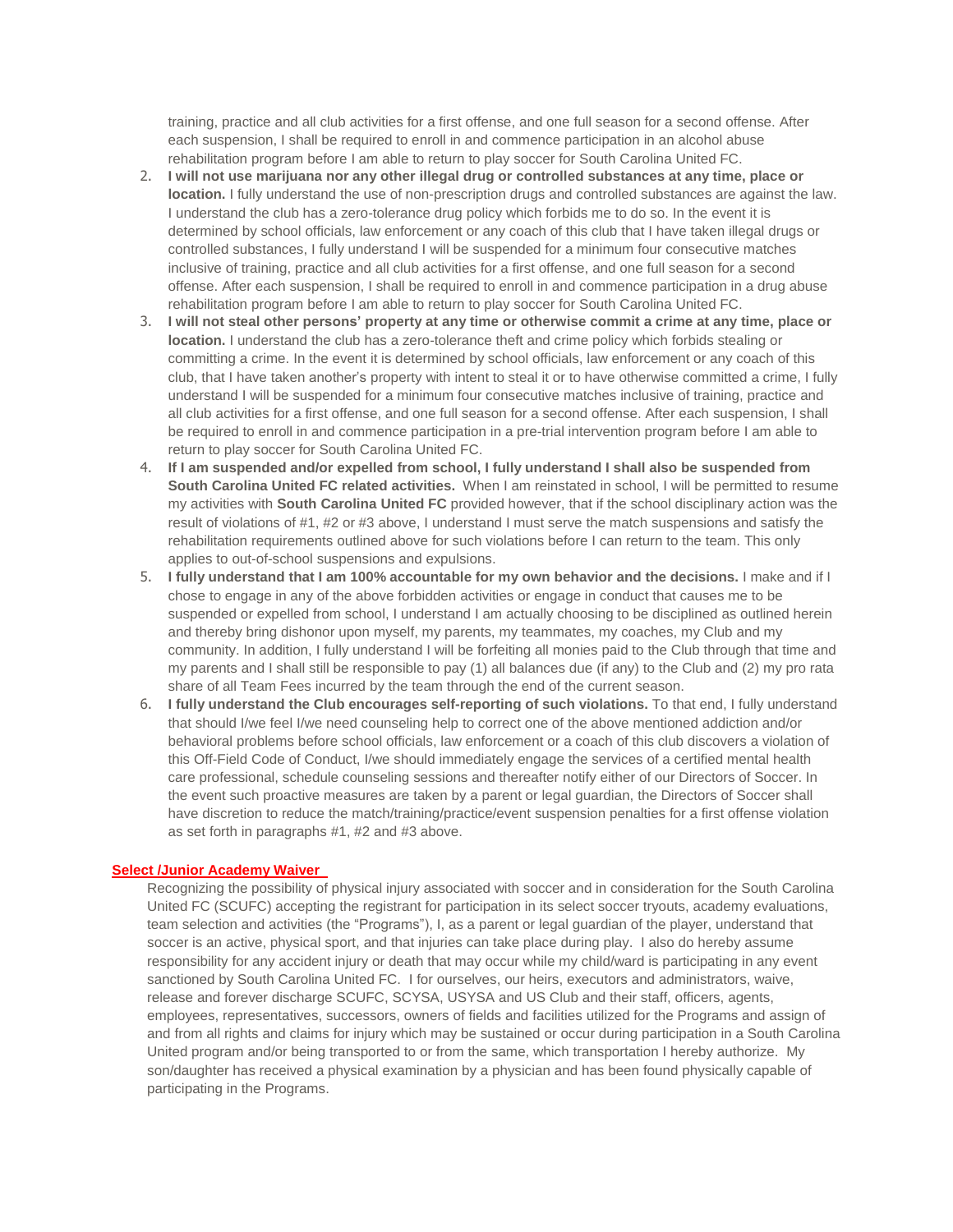I understand that if my son/daughter accepts a position on a South Carolina United FC team, a nonrefundable Registration Fee, uniform payment (new players only) and team fee payment will be due by June 5. Remaining balances may be paid in equal payments due July 1, August 1, September 1, and October 1 for the U15 thru U18 teams and if applicable December 1, November 1, January 1, February 1 and March 1 for the U09 thru U14 teams. I also understand that by accepting a position to a Junior Academy team or a U13 or U14 team, the commitment is for both the Fall and Spring seasons.

# **Financial Contract**

# **Player's Club Fees**

- 1. A player's Club Fees are determined by his/her team assignment. Club Fees do not include Team Fees (i.e. tournament fees, coach's travel expenses and individual travel or other expenses incurred by the team). The Team Fees will be determined by each individual team and collected by the Team Manager.
- 2. If Club fees are not paid in full, remaining balances shall be paid in installments due July, August, September, and October, for U15 thru U18 players or July, August, September, October, November, and December, and January, February, and March.
- 3. Payments may be made by check or online with AUTO draft.
- 4. If selecting to make payments, the Registration Fee and the July and August payment MUST be paid before a player will be issued a player card and/or uniform.
- 5. Any nonpayment in excess of 30 days may result in surrender of a player's card. Players will not be **allowed to practice, play games or participate in South Carolina United FC activities until all outstanding fees have been paid.**

# **Parent/Guardian Responsibilities**

In accordance with established policies of South Carolina United FC and its Board of Directors, a parent or legal guardian of each player must agree to the following financial obligations and pay the initial non-refundable Registration Fee before the player will be allowed to practice, play games or participate in South Carolina United FC activities. By pressing the agree button below, you are agreeing to the following:

- 1. As a parent or legal guardian of player, I acknowledge that I have read and understand the player's Club Fees, payment schedule and am financially responsible for the fees for the entire playing season. Refunds, less the \$100 non-refundable Registration Fee, will only be issued for a season-ending injury or for moving out of the area.
- 2. I agree to pay South Carolina United FC by the deadlines above, unless the Treasurer has approved a written request for late payment in advance of the due date. If paying on-line you will get a notice 2 days before the payment is drafted;
- 3. I understand that once I pay the non-refundable Registration Fee, and agree to this Contract, I am contractually bound to make ALL payments and that I will not be able to transfer to another club until my financial obligation with South Carolina United has been fulfilled. I also acknowledge and appreciate the importance of making these payments in a timely manner to enable the Club to cover league, association and Club expenses on a timely basis.
- 4. I acknowledge, understand and agree that by choosing to pay my account in installments using my debit or credit card that I hereby authorize Demosphere, all banking institutions involved in the process and SCUFC to charge my debit or credit card all installment amounts on the dates each installment is due until my account is paid in full.
- 5. I understand that if I request a transfer to another club during the seasonal year, I must fulfill all financial obligations to South Carolina United before the transfer papers will be signed.

# **South Carolina United FC Volunteer Requirement**

South Carolina United FC is an organization of players and volunteers. Fees do not cover all the costs of maintaining our soccer fields or running our tournaments. South Carolina United FC uses our tournaments, sales from the concession stand and sales from SpiritWear as fundraisers to help defer some of these costs and we cannot run them without the help of volunteers.

Some of the areas where Volunteers are used as follows: